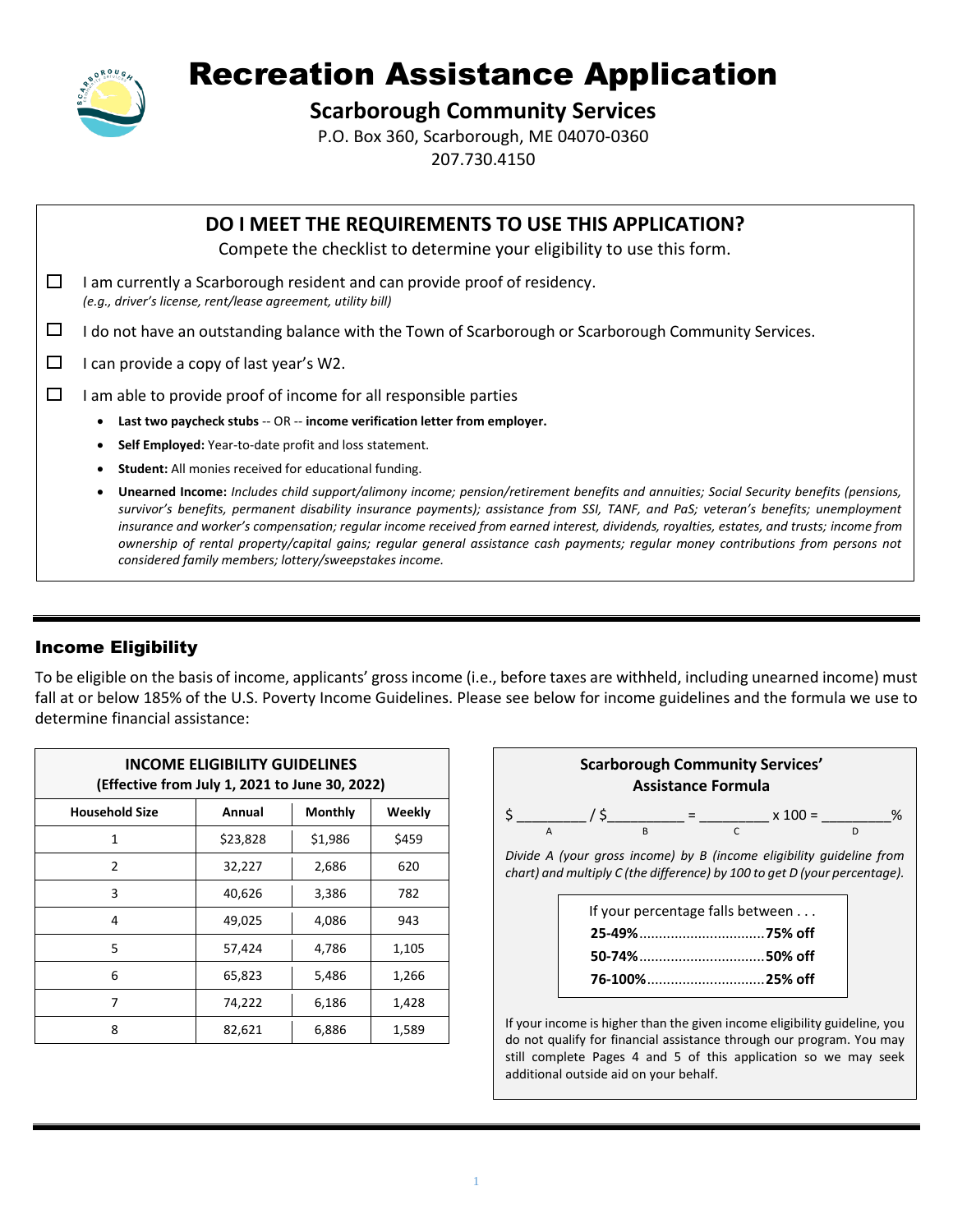# Recreation Assistance Application

### Instructions and Requirements

### **Instructions**

#### *Please read instructions carefully before completing application.*

- This application is specifically for assistance on any Community Services-run recreation program, which includes fall soccer, basketball, indoor soccer, mini kicks, mini hoops, mini hits. Assistance towards our child care programs (before-school/afterschool care during school year and summer day camp program during the summer) requires a separate assistance application.
- Approval for financial assistance is recommended prior to registering for any programs; we do not refund the difference if a registration was already completed and paid for.
- All programs eligible for assistance are also pursuant to the Community Services Refund Policy; there will be no refunds for withdrawal from a program.
- Once approved, your award will be valid for the year and will require reapplication and review each year going forward.
- Community Services is willing to provide some assistance; however, we reserve the right to deny or further reduce the assistance amount awarded after a period of time.
- Please do not fax this completed application or any pertinent documents.
- Once we have received and reviewed the full application with supporting documentation, we will be in touch to set up a private appointment and registration session.

### Required Documentation

*Please check each appropriate box acknowledging your informational attachments with this application.*

| $\perp$ | <b>Proof of Residency</b><br>Provide ONE         | - Copy of driver's license<br>- Utility bill<br>- Rent/lease agreement                                                                                                                                                                                                                                                                          |
|---------|--------------------------------------------------|-------------------------------------------------------------------------------------------------------------------------------------------------------------------------------------------------------------------------------------------------------------------------------------------------------------------------------------------------|
|         | <b>Proof of Income</b><br>Provide ALL that apply | - The last two paycheck stubs for all parents/guardians.<br>- If self-employed, we require a year-to-date profit and loss statement.<br>- If a student, please show proof of enrollment and all monies received for educational funding.<br>- If disabled, please provide supporting documentation from SSA or MaineCare indicating disability. |
|         | Last Year's W2                                   |                                                                                                                                                                                                                                                                                                                                                 |

**Completed** *Personal Record Preference* **form.**

All supporting documentation will be returned to the applicant or shredded after an assistance determination has been made. Please complete our *Personal Record Preference* form below.

# Personal Record Preference

Please select your preference, sign and date this form, and return with your application. Thank you.

I prefer that Community Services shreds all supporting documentation once a determination has been made. *This will be done within one week of the date Community Services informs me of its decision.*

 $\Box$  I prefer to pick up all supporting documentation. *I agree to pick up this documentation within one week of Community Services informing me of its decision. If it is not picked up within the week, Community Services will shred the documents.*

I agree to comply with the policies and procedures as noted in this application packet.

Signature **Print Name** Date **Print Name** Print Name **Date Date**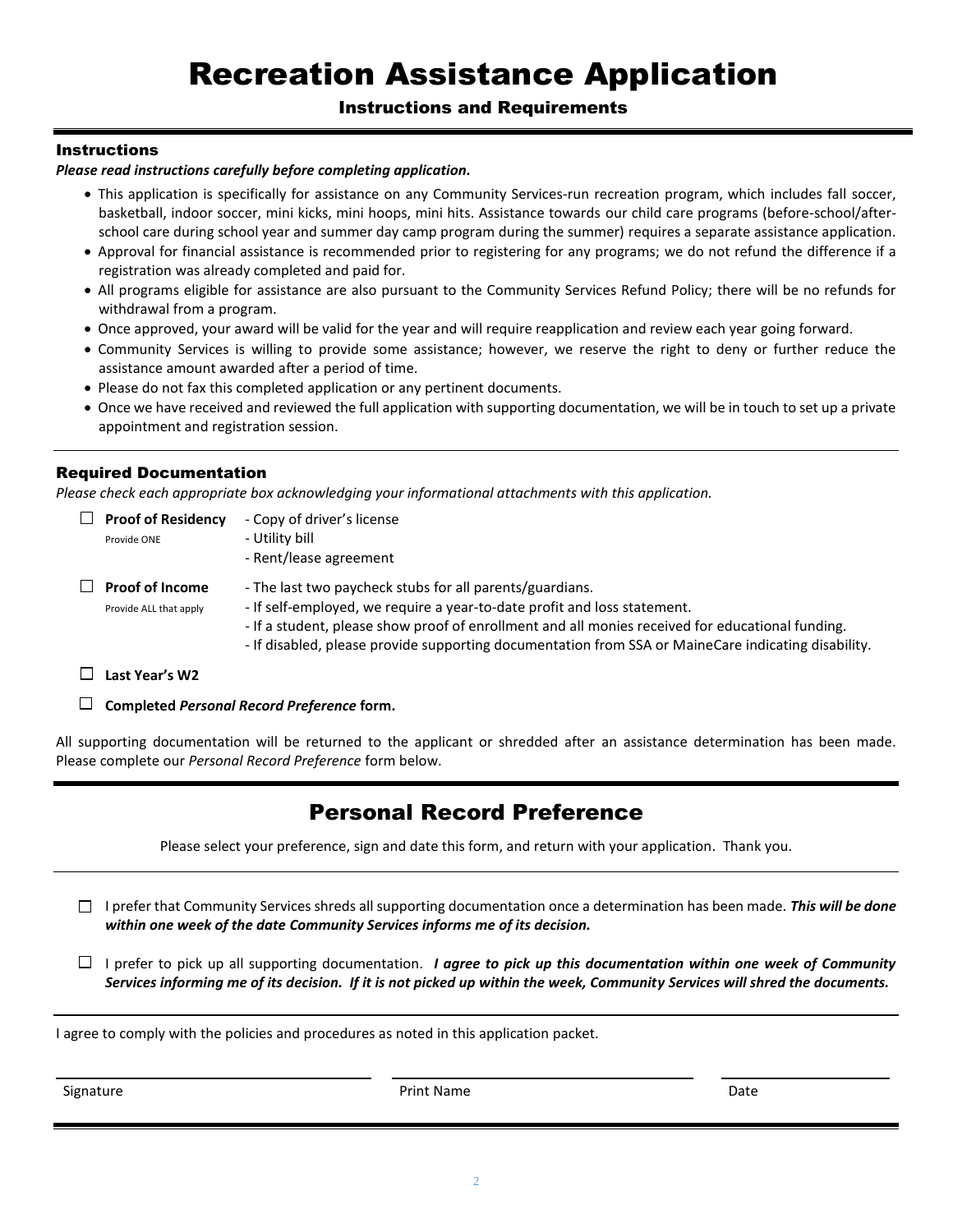# Recreation Assistance Application

**Scarborough Community Services**

P.O. Box 360, Scarborough, ME 04070-0360

207.730.4150

*For Community Services Staff:*

Year %

|  |  |  |  | Adult Applicant/Household Information |
|--|--|--|--|---------------------------------------|
|--|--|--|--|---------------------------------------|

| Auun Appncanunvusenviu miorinauvii                                                                                                                                                                                                                                                                                                |                                                               |                                                                                          | Single                                                                                                                                    | Married                                                                                                        | Divorced                                                                                                                                                                                              | Sig Other                                                  |  |
|-----------------------------------------------------------------------------------------------------------------------------------------------------------------------------------------------------------------------------------------------------------------------------------------------------------------------------------|---------------------------------------------------------------|------------------------------------------------------------------------------------------|-------------------------------------------------------------------------------------------------------------------------------------------|----------------------------------------------------------------------------------------------------------------|-------------------------------------------------------------------------------------------------------------------------------------------------------------------------------------------------------|------------------------------------------------------------|--|
| Name of Applicant (Parent/Guardian)                                                                                                                                                                                                                                                                                               |                                                               |                                                                                          |                                                                                                                                           |                                                                                                                |                                                                                                                                                                                                       |                                                            |  |
| Street                                                                                                                                                                                                                                                                                                                            |                                                               |                                                                                          | Town                                                                                                                                      |                                                                                                                | State                                                                                                                                                                                                 | Zip Code                                                   |  |
| Home Telephone<br>P.O. Box (if applicable)                                                                                                                                                                                                                                                                                        |                                                               |                                                                                          | Work Telephone                                                                                                                            |                                                                                                                | Cell Phone                                                                                                                                                                                            |                                                            |  |
| E-mail                                                                                                                                                                                                                                                                                                                            |                                                               |                                                                                          |                                                                                                                                           |                                                                                                                |                                                                                                                                                                                                       |                                                            |  |
| How many reside in your household full-time (including you)?<br>Names of all people living in household full-time:<br>These names must include any parents or other adults who live at this address.                                                                                                                              | Adults Children<br>Age                                        | <b>Relationship to Applicant</b>                                                         | If you run out of space<br>for your information<br>anywhere within this<br>application, please turn<br>to Page 4 for additional<br>space. |                                                                                                                |                                                                                                                                                                                                       |                                                            |  |
| Is there shared custody of student/s? (Please circle) Y                                                                                                                                                                                                                                                                           |                                                               |                                                                                          |                                                                                                                                           | N If yes, please attach that parent's tax returns and paycheck stubs.                                          |                                                                                                                                                                                                       |                                                            |  |
| Name of Other Custodial Parent                                                                                                                                                                                                                                                                                                    |                                                               |                                                                                          |                                                                                                                                           | Single                                                                                                         | Married                                                                                                                                                                                               | Divorced                                                   |  |
| Street                                                                                                                                                                                                                                                                                                                            |                                                               |                                                                                          | Town                                                                                                                                      |                                                                                                                | State                                                                                                                                                                                                 | Zip Code                                                   |  |
| P.O. Box (if applicable)                                                                                                                                                                                                                                                                                                          | Home Telephone                                                |                                                                                          | Work Telephone                                                                                                                            |                                                                                                                | Cell Phone                                                                                                                                                                                            |                                                            |  |
| Are you in the process of applying for DHHS assistance? (Please circle) Y N<br>DHHS Child Subsidy Program<br>DHHS Food Assistance<br>$\Box$ TANF<br>Does anyone in your household/other parent receive public assistance?<br>Circle any of the following that your household/other parent receives:<br>AFDC<br>SSI<br>Food Stamps | \$ Amount<br>\$ Amount<br>Amount<br>Free/Reduced School Lunch | $\Box$ ASPIRE<br>$\Box$ Transitional<br>$\Box$ Project GRACE<br>(Please circle)<br>Other | \$ Amount<br>$\frac{1}{2}$ Amount<br>Y N                                                                                                  | Amount<br>$\mathsf{\dot{S}}$                                                                                   | in the state of the State of the State of the State of the State of the State of the State of the State of the<br>$\frac{\epsilon}{\epsilon}$ $\frac{\epsilon}{\epsilon}$<br><b>Contract Contract</b> | Amount<br>Amount<br>Amount<br><b>Unearned Income Total</b> |  |
| <b>Monthly Expenses</b>                                                                                                                                                                                                                                                                                                           |                                                               |                                                                                          |                                                                                                                                           |                                                                                                                |                                                                                                                                                                                                       |                                                            |  |
| Please list monthly expenses here:                                                                                                                                                                                                                                                                                                |                                                               |                                                                                          | List other expenses here (cellphones, gas, internet, etc.)                                                                                |                                                                                                                |                                                                                                                                                                                                       |                                                            |  |
| Food<br>Ś.<br>\$<br>Rent/Mortgage<br>Ş.<br>S.                                                                                                                                                                                                                                                                                     | <b>Utilities</b><br><b>Vehicle Payments</b>                   | \$<br>\$                                                                                 | \$                                                                                                                                        |                                                                                                                | \$<br>\$                                                                                                                                                                                              |                                                            |  |
| Do you have any debts (i.e., bank loans, car payments, credit cards)?<br>If yes, list below name of institution, purpose money was borrowed, and amount.                                                                                                                                                                          |                                                               | (Please circle)                                                                          | Y<br>N                                                                                                                                    |                                                                                                                |                                                                                                                                                                                                       |                                                            |  |
| Name of Institution                                                                                                                                                                                                                                                                                                               |                                                               | Purpose                                                                                  |                                                                                                                                           | <b>Total Amount</b>                                                                                            | Monthly Payment                                                                                                                                                                                       |                                                            |  |
| <b>Program Assistance Request</b>                                                                                                                                                                                                                                                                                                 |                                                               |                                                                                          |                                                                                                                                           |                                                                                                                |                                                                                                                                                                                                       |                                                            |  |
| Name of Student                                                                                                                                                                                                                                                                                                                   |                                                               |                                                                                          | Grade                                                                                                                                     | Programs Requested (Please check all that apply)<br>□ Fall Soccer<br>$\Box$ Basketball<br>$\Box$ Indoor Soccer |                                                                                                                                                                                                       |                                                            |  |
| Name of Student                                                                                                                                                                                                                                                                                                                   |                                                               | Grade                                                                                    | $\Box$ Mini Kicks<br>$\Box$ Other:                                                                                                        | $\Box$ Mini Hoops $\Box$ Mini Hits                                                                             |                                                                                                                                                                                                       |                                                            |  |
| Name of Student                                                                                                                                                                                                                                                                                                                   |                                                               |                                                                                          |                                                                                                                                           | Grade                                                                                                          |                                                                                                                                                                                                       |                                                            |  |